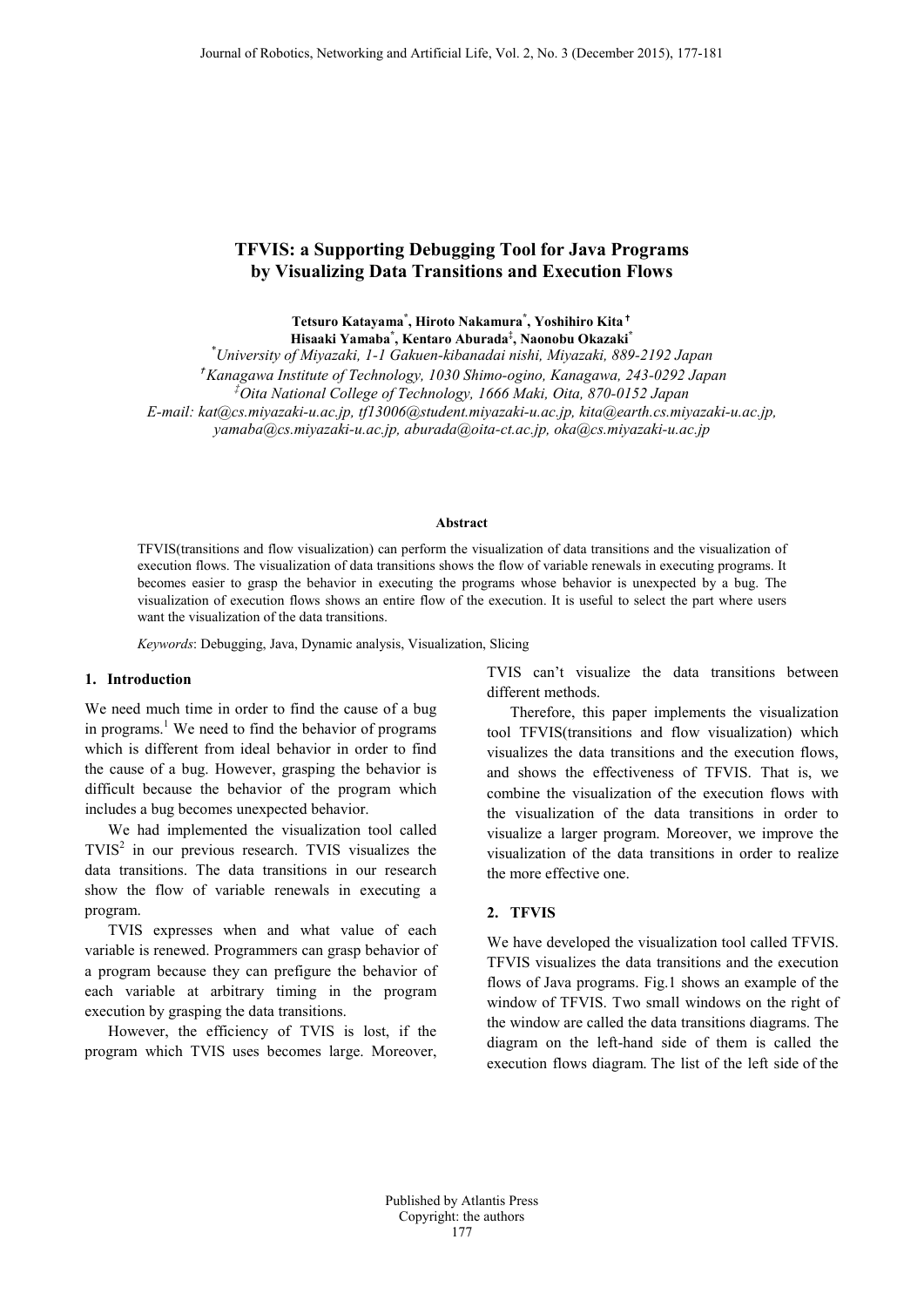

*Tetsuro Katayama, Hiroto Nakamura, Yoshihiro Kita, Hisaaki Yamaba, Kentaro Aburada, Naonobu Okazaki*

Fig. 1. An example of the window of TFVIS.

window of TFVIS shows list of methods of a program. The functions of TFVIS are as follows.

### **2.1.** *Program analysis*

Firstly, we explain the program analysis used to the visualization. TFVIS performs two types of analysis: the structure analysis and the executions analysis.

The structure analysis is static analysis for obtaining the information which is used to insert probes for the execution analysis and visualize. The information which is obtained by the structure analysis is the information about a location where statements occur: generations and renewals of variables, loops, and method calls. Moreover, it includes the information about the relation of a class and a method.

The execution analysis is dynamic analysis for obtaining the information about behavior in executing the programs. The information which is obtained by the execution analysis is the information about renewals of variables, behavior of loops and method calls, and so on. TFVIS obtains the information by using the probes, inserted based on the result of the structure information.

#### **2.2.** *Data transitions diagram*

The data transitions diagram is generated by the visualization of the data transitions. TFVIS in Fig.1 shows the two windows of the data transitions diagram. TFVIS can show the plural windows of the data transitions diagram in this way.

The data transitions diagram shows renewals of a variable. It is a table and indicates the number of iterations of execution in a lateral direction and indicates the line number of a source code in a vertical direction. Normally, its table shows renewal value of variables to where the renewal of the variable occurs. The area surrounded by the red frame in Fig.1 shows that the values of the array "array" become "0, 1, 2, 4, 6" after the method "sort" is executed. The method "printArray" has "array" as an argument the same as "sort". However, the renewal value of "printArray" is not showed, because "printArray" only refers to the value of "array" without updating it.

The green pattern on the data transitions diagram shows a loop, and the number on it shows the number of the iteration of the loop. The green arrows extending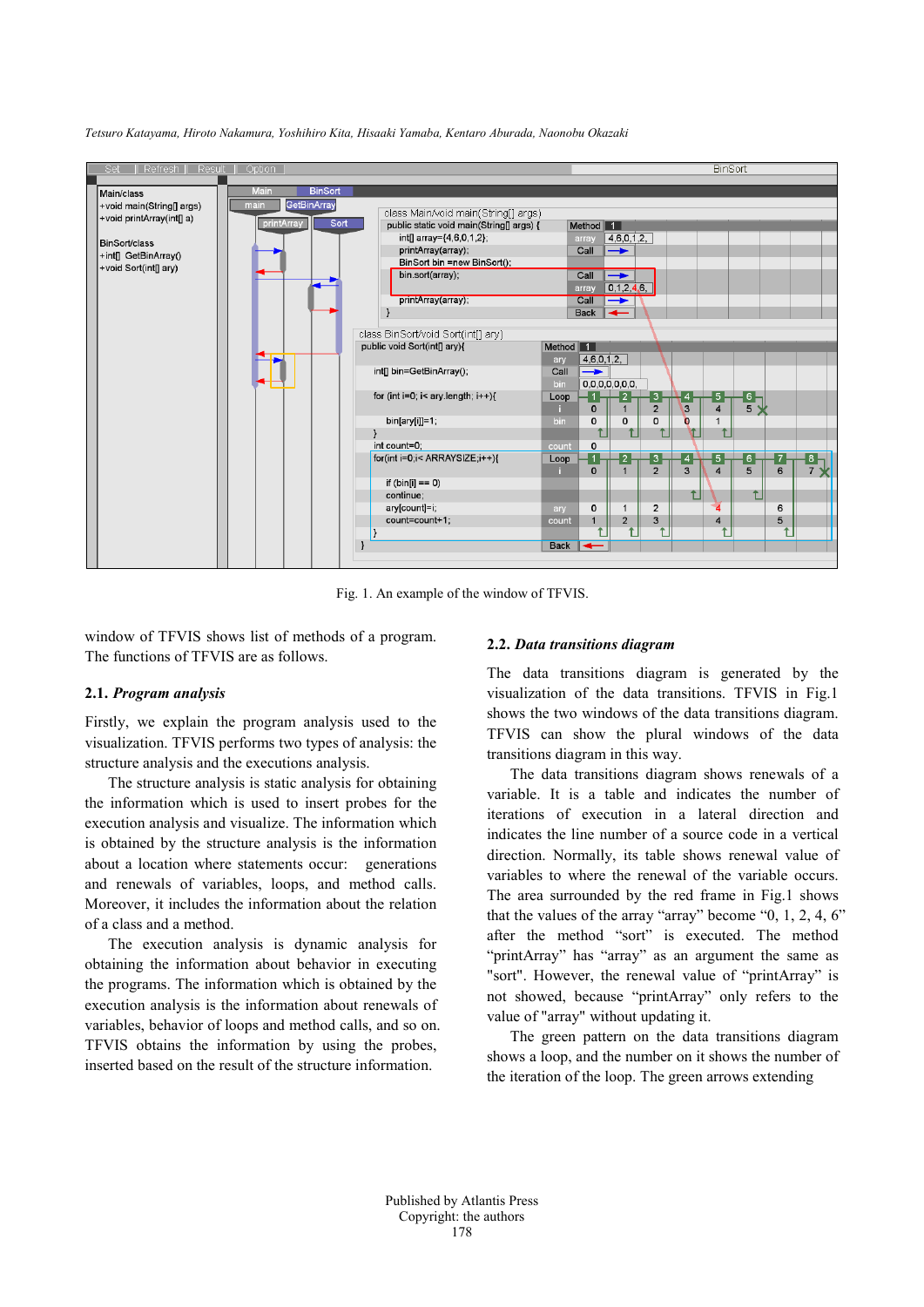| check[i]       |          | pheck[6]=1;<br>$[or(int i=0;i< 10;i++)\{$ | check[6]    |   | - 2 |   |   |  |   | $\overline{\phantom{0}}$ |
|----------------|----------|-------------------------------------------|-------------|---|-----|---|---|--|---|--------------------------|
| $L$ $\tau$     | check[0] |                                           | Loop        |   |     | c |   |  |   |                          |
| L <sub>2</sub> | check[1] |                                           |             | 0 |     |   | 3 |  | 5 | 6                        |
| L <sub>3</sub> | check[2] | $if($ check $[i] == 1)$                   |             |   |     |   |   |  |   |                          |
| L4             | check[3] | break;                                    |             |   |     |   |   |  |   |                          |
| L 5            | check[4] |                                           |             |   |     |   |   |  |   |                          |
| L <sub>6</sub> | check[5] |                                           | <b>Back</b> |   |     |   |   |  |   |                          |
|                | check[6] |                                           |             |   |     |   |   |  |   |                          |

Fig. 2. An example of the window of the data transitions search.

from the right of each number show the process of iteration of the loop. In the statement "for" is surrounded by the blue frame in Fig.1, the arrow at the fourth loop in this example is shorter than the arrow at the third loop; it expresses "jump" by using statement "continue". The mark "x" on the seventh loop expresses the end of a loop caused by using the "break" statement or failing the condition of a loop.

### 2.2.1. *Data transitions arrow*

The data transitions arrow is a function of the data transitions diagram, and visualizes the dependence relations between each renewal of variables. The dependence relations mean ones between state of a variable and the state of other variables which is used for the renewal of its state.

The data transitions arrow is based on the technique of the program slicing.<sup>3</sup> It becomes easy to grasp behavior of the data transitions in the loop and select the standard value of the program slicing by combining the technique of the program slicing and the data transitions diagram.

TFVIS shows the data transitions arrow, when users click a value of a variable on the data transitions diagram. The data transitions arrow is the red arrow and connects the two values which the data transitions diagram shows with red font color. Fig.1 shows an example of it. It can visualize the relation of the values between methods. Therefore, it is not necessary that the start point and the end point of the data transitions arrow exists in the same method.

Fig.1 shows the data transitions arrow in the window when users select the fourth value of the array "array" which the method "sort" updates. The tip of the data transitions arrow of Fig.1 shows the state which finally updated the value which the user selected. When users find the suspicious state of a variable, the data transitions arrow supports to find the cause of it.

# 2.2.2. *Data transitions search*

The data transitions search shows the data transitions arrow by selecting the variable and its state from the source code on the left side of the data transitions diagram. Fig.2 shows an example of the data transitions search, it is the window when users selected the state of the seventh loop of the variable "check[i]" which is used as the conditions of the "if" statement.

### 2.2.3. *Selection of the target for the visualization*

The data transitions diagram can't visualize the whole of the program at a time, because visualization typically has the issue $<sup>4</sup>$  that the output of it becomes huge even if</sup> the visualized program is moderate size.

Therefore, users must select the part where they want the visualization of the data transitions. The execution flow diagram, which we explain in the next section, can support this selection.

# **2.3.** *Execution flow diagram*

The visualization of the execution flow visualizes an entire flow of execution of a program and generates the execution flow diagram. The execution flow diagram provides the useful information in order to select the part where users want the visualization of the data transitions. It is based on the sequence diagram and shows status of use of each methods and the relation of method calls.

We explain the usage of the execution flow by using an example of Fig.1. The column in topmost of the execution flow diagram shows each class name, and the figures at under of it express each method. The black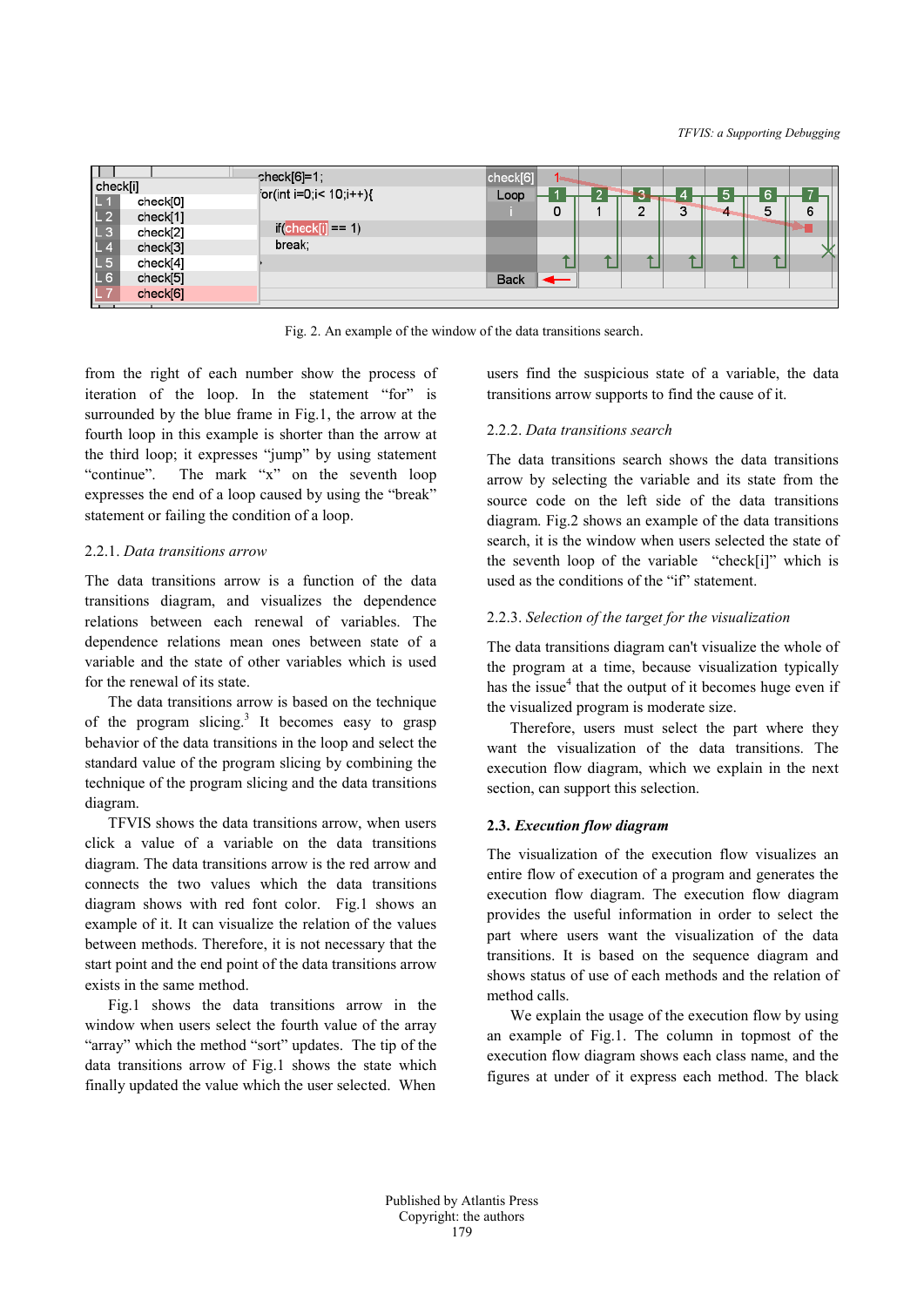lines extending from methods are their lifelines, and the thick parts on their lifelines are their execution specification which means execution of the method. When users click an execution specification, TFVIS shows the data transitions diagram of corresponding with it. Normally, the execution specification uses the gray color. However, the execution specification uses the light blue color, if the window of the data transitions diagram of corresponding with it is being displayed. The blue arrows on the execution flow diagram express method calls, and the red arrows express completion of methods.

The execution specification is surrounded by the orange frame in Fig.1 expresses the execution which is called by the only execution of the method "main" and is the second execution of the method "printArray".

### **3. Discussion**

We discuss the usefulness of TFVIS.

Programmers normally use the dynamic slicing<sup>5</sup> or trace tools<sup>6,7</sup> in order to obtain data transitions in executing a program. However, it is difficult to grasp positional relations of each renewal, if data transitions include the process of a loop, and so on. The visualization of data transitions of TFVIS uses the representation which exploits the source code and the processes of a loop as shown in Fig.1, and can show the data transitions in a way that is easy to understand. Moreover, the above-mentioned technique or tools need that users search a reference point when they analyze a program. In the case of TFVIS, it becomes easy to decide a reference point because the data transitions diagram shows renewals of variables and behavior of loops so that users understand them at a glance.

On the other hand, the range of the program which TFVIS can visualize is still narrower than other tools because the abstraction degree of the visualization of TFVIS is lower. TFVIS is inferior compared with the tool <sup>8</sup> which can visualize the multi-threading because TFVIS can't visualize multi-threading.

We will be enable to adjust the abstraction degree of the visualization of the execution flow in order to enlarge the range of the program which TFVIS can visualize. The abstraction degree of the execution flow diagram is too low to prevent excessive expansion of its

diagram, if users want to visualize the program which has the process of multi-thread or a larger program. However, if it merely becomes higher, the users become unable to grasp behavior of a program in detail. Therefore, the information which the users obtain by the execution flow diagram becomes not enough to select the part where they want the visualization of the data transitions. We combine the visualization which the abstraction degree is low and the visualization which the abstraction degree is high by using an idea of the fisheye view<sup>9</sup>. Therefore, we will enable TFVIS to provide the enough information which users select the part where they want the visualization of the data transitions and visualize the larger programs.

### **4. Conclusion**

We have implemented TFVIS in order to improve the efficiency of debugging of Java program.

TFVIS can support to grasp behavior in executing a program by visualizing the data transitions. The data transitions diagram visualizes renewals of variables and behavior of loops. Even if the data transition is the relation between methods, the data transitions arrow can visualize it.

Moreover, we have implemented the visualization of execution flow in order to improve the narrowness of the range of the visualization of the data transitions. It improves convenience when TFVIS visualizes a large program. Therefore, we judge that TFVIS can support to find the cause of a bug, and is effective of debugging for Java programs.

The future issues are as follows.

- The realization of the visualization of the multithread process.
- The improvement of the execution flow diagram by using an idea of the fisheye view.

### **Acknowledgements**

This work was supported by JSPS KAKENHI Grant Number 24500044.

### **References**

1. Roger S. Pressman, Software Engineering A Practitioner's Approach 5thEdition, *McGraw-Hill Science* (2001).